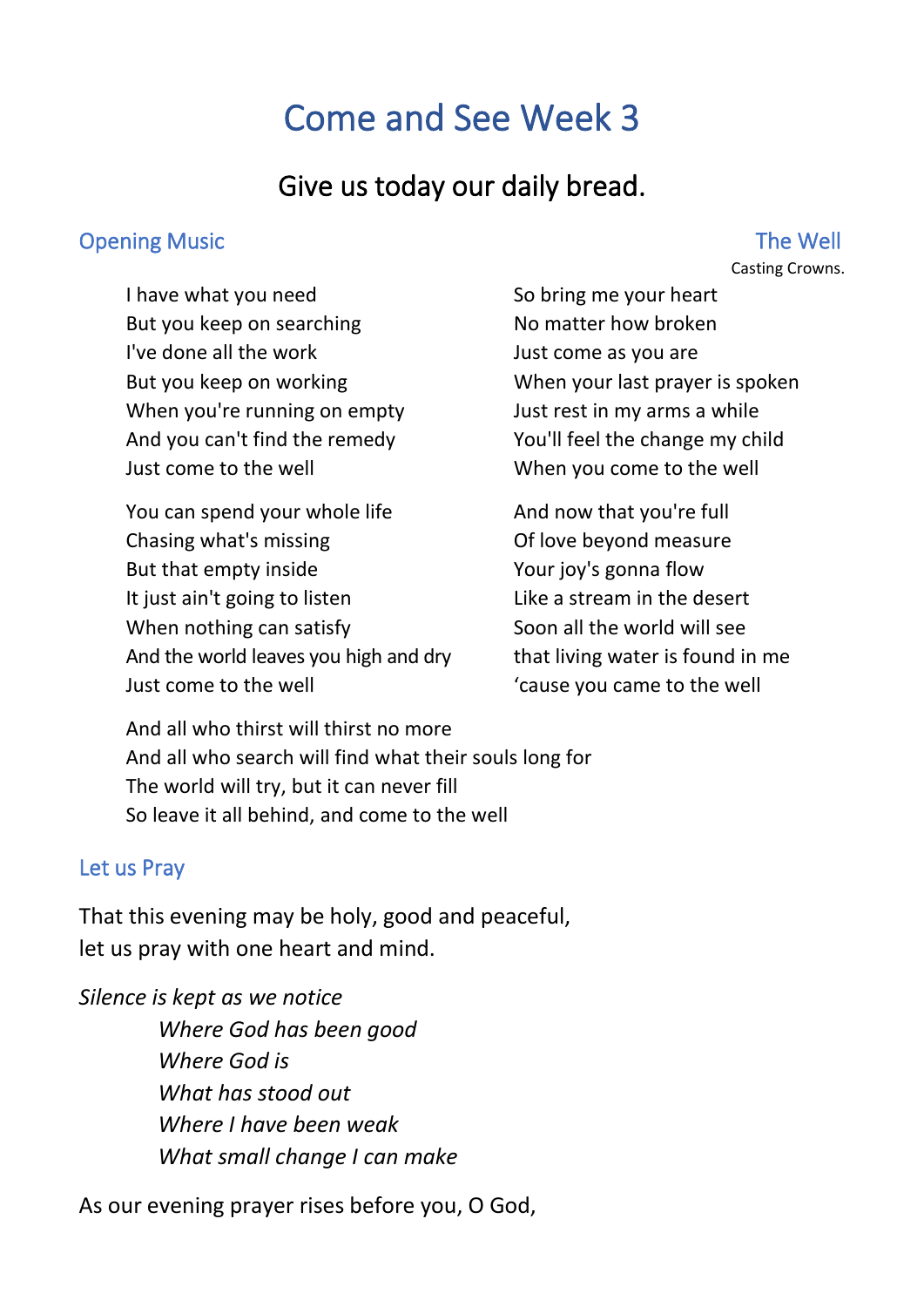**so may your mercy come down upon us to cleanse our hearts and set us free to sing your praise now and for ever. Amen**

## Psalm 111

- **1 I will extol the Lord with all my heart in the council of the upright and in the assembly.**
- **2 Great are the works of the Lord; they are pondered by all who delight in them.**
- **3 Glorious and majestic are his deeds, and his righteousness endures forever.**
- **4 He has caused his wonders to be remembered; the Lord is gracious and compassionate.**
- **5 He provides food for those who fear him; he remembers his covenant forever.**
- **7 The works of his hands are faithful and just; all his precepts are trustworthy.**
- **8 They are established for ever and ever, enacted in faithfulness and uprightness.**
- **9 He provided redemption for his people; he ordained his covenant forever — holy and awesome is his name.**
- **10 The fear of the Lord is the beginning of wisdom; all who follow his precepts have good understanding. To him belongs eternal praise.**

Jesus taught his disciples to pray, saying

**Our Father in heaven,**

**hallowed be your name,**

**your kingdom come,**

**your will be done, on earth as in heaven.**

**Give us today our daily bread.**

**Forgive us our sins as we forgive those who sin against us.**

**Lead us not into temptation but deliver us from evil.**

**For the kingdom, the power, and the glory are yours**

**now and for ever.**

**Amen.**